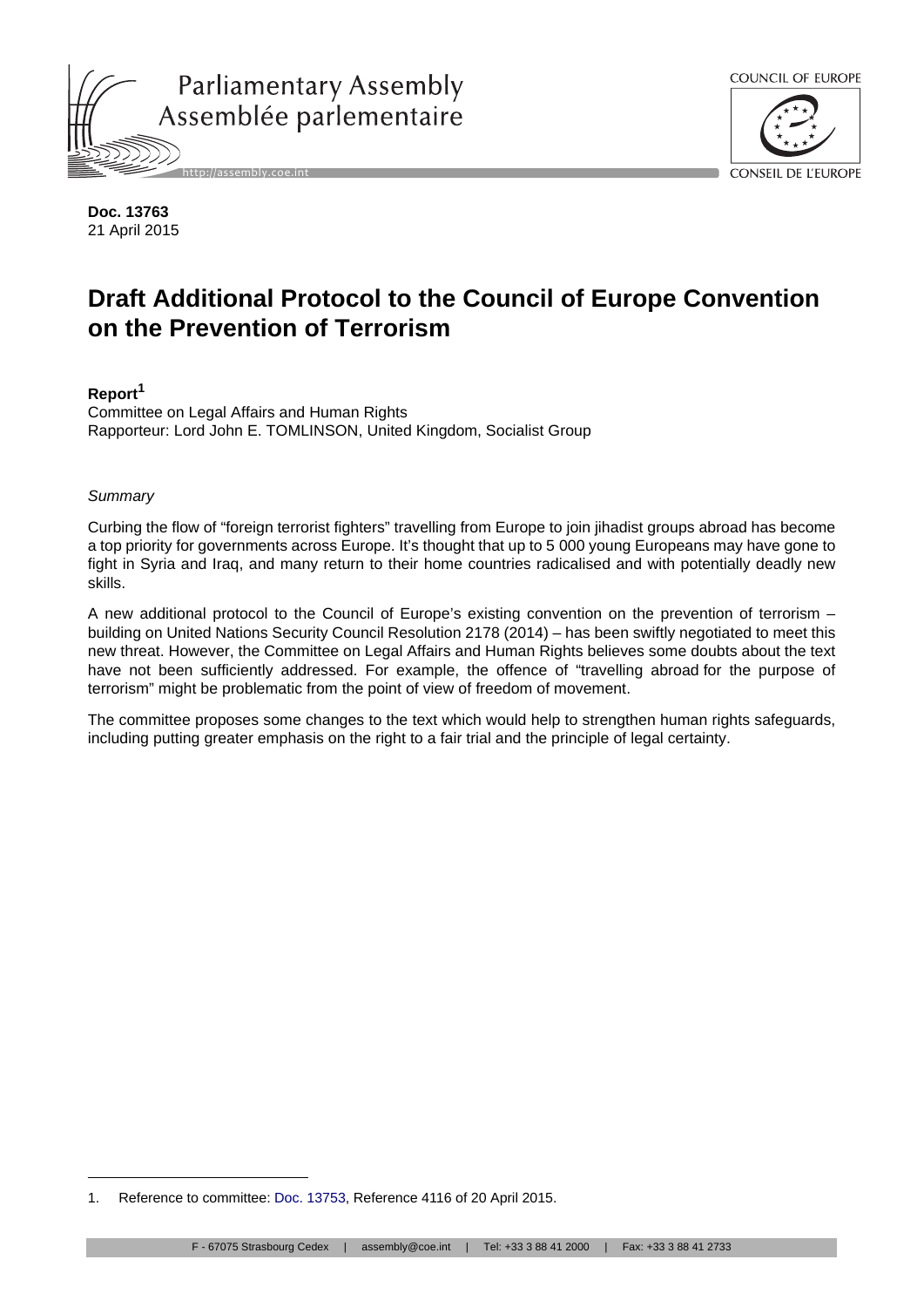## Page **Contents** 3. Comments on the Draft Additional Protocol to the Council of Europe Convention on the Prevention of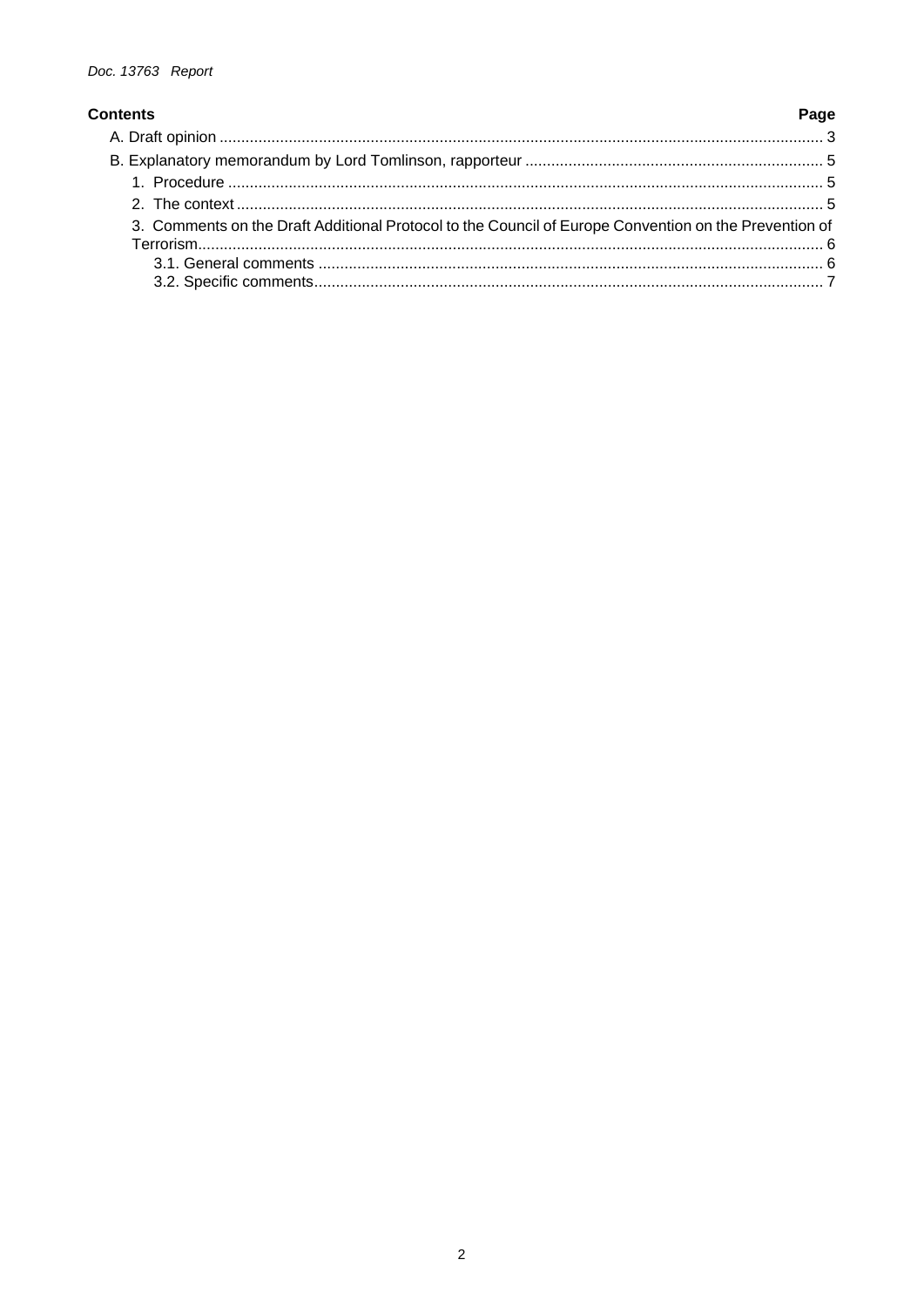# <span id="page-2-0"></span>**A. Draft opinion<sup>2</sup>**

1. The Parliamentary Assembly is concerned about the impact that terrorism has on democracy, the rule of law and human rights. It has always attached utmost importance to respect for human rights in combating terrorism, as reiterated in [Resolution 1840 \(2011\)](http://assembly.coe.int/ASP/Doc/XrefViewHTML.asp?FileId=18036&Language=en) on human rights and the fight against terrorism. States must be in a position to take appropriate measures to fight terrorism; but "[t]here is no need for a 'trade-off' between human rights and effective counter-terrorist action" (see paragraph 2 of the resolution). Sufficient safeguards exist in international human rights law, including the European Convention on Human Rights (ETS No. 5) and its protocols, which allows for flexible responses to emergencies threatening the very existence of societies, and more generally for the protection of public order or national security interests or other legitimate reasons.

2. The Draft Additional Protocol to the Council of Europe Convention on the Prevention of Terrorism (CETS No. 196) is a response to the United Nations Security Council Resolution 2178 (2014) on threats to international peace and security caused by terrorist acts. It obliges States to criminalise certain conduct which might be related to the commission of terrorist offences and is particularly aimed at preventing and curbing the flow of "foreign terrorist fighters".

3. The Assembly notes, in this connection, that the Draft Additional Protocol to the Council of Europe Convention on the Prevention of Terrorism was drafted very speedily, shortly after the terrorist attacks in Paris on 7, 8 and 9 January 2015. Some prominent international non-governmental organisations (NGOs), such as Amnesty International, the International Commission of Jurists and the Open Society Justice Initiative, have criticised this rush and expressed concern about the potential negative impact of this text on human rights, such as the freedom of movement, the presumption of innocence or legal certainty, as well as about the unclear separation between its application in times of peace and war, and the applicability of international humanitarian law. Doubts have also been raised about the criminalisation of preparatory acts which do not appear to require a direct intent to commit the principal offence (labelled as acts of terrorism), and which are several stages removed from the main principal (terrorist) offence which may take place.

4. The Assembly is fully aware of the above-mentioned concerns and considers that they have not been sufficiently reflected in the draft explanatory report to the Draft Additional Protocol. In particular, the introduction of the offence of "travelling abroad for the purpose of terrorism" might be problematic from the point of view of freedom of movement and the right to nationality. The Assembly recalls that there is no commonly agreed definition of "terrorism" and that terrorists are criminals, not soldiers, and that their crimes do not amount to acts of war. As stressed in [Resolution 1840 \(2011\)](http://assembly.coe.int/ASP/Doc/XrefViewHTML.asp?FileId=18036&Language=en), "terrorism should be dealt primarily by the criminal justice system, with its inbuilt and well-tested fair trial safeguards to protect the presumption of innocence and the right to liberty" (paragraph 6) and "[m]easures limiting human rights must be phrased clearly and interpreted narrowly, in particular when criminal liability is involved, and must be accompanied by adequate judicial and political review" (paragraph 5.3).

5. The Assembly does not see a particular need to expand the current legal framework on combating terrorism. But in light of what is written in the draft explanatory report, it considers that sufficient safeguards exist in the Convention on the Prevention of Terrorism, which shall apply to States Parties, if the Additional Protocol is adopted and enters into force. In particular, this convention clearly stipulates that it does not apply to situations of armed conflict. The Assembly nevertheless considers that the human rights safeguards in the text of the Draft Additional Protocol itself should be further strengthened, as recommended below. Moreover, the implementation of the Additional Protocol will depend on the States Parties transposing it into their national criminal law, if need be.

6. The Assembly recommends that the Committee of Ministers make the following amendments to the draft Protocol Additional Protocol to the Council of Europe Convention on the Prevention of Terrorism*:*

6.1. in the Preamble, add a new eighth paragraph that would read: "Having regard to Opinion ... (2015), adopted by the Parliamentary Assembly of the Council of Europe on ... April 2015";

6.2. at the end of Article 1, add the following: "and their obligations under international human rights law";

<sup>2.</sup> Draft opinion adopted unanimously by the committee on 21 April 2015.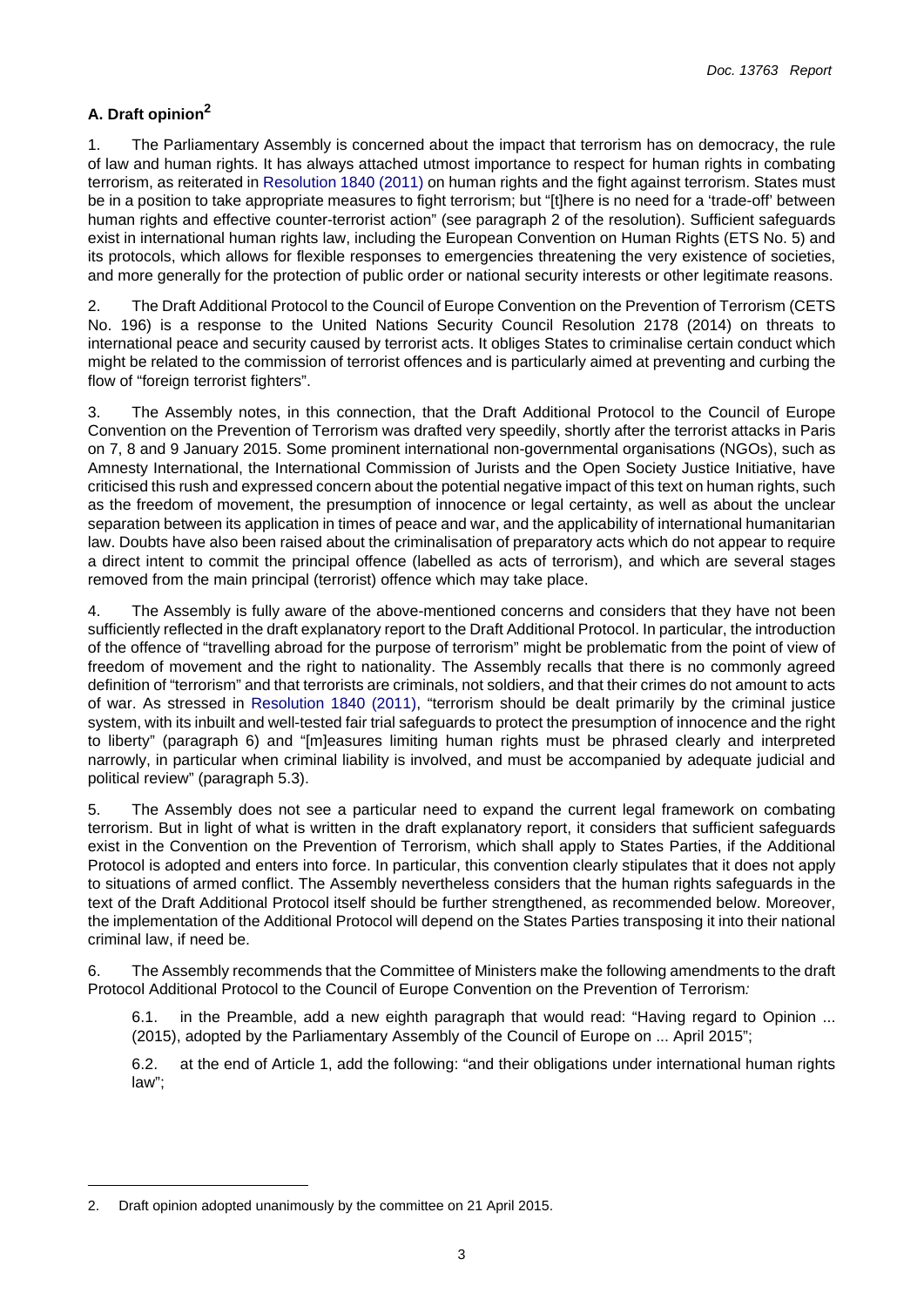6.3. in Article 8 paragraph 1, after the words "in particular", add "the right to a fair trial, the principle of legal certainty,"; after the words "the Convention for the Protection of Human Rights and Fundamental Freedoms", add "and its Additional Protocols"; and after the words "the International Covenant on Civil and Political Rights", add ", the Convention on the Rights of the Child";

6.4. In Article 9, change the second sentence to read as follows: "As between the Parties, all the provisions of the Protocol shall be regarded as additional Articles to the Convention and shall apply accordingly, with the exception of Article 9."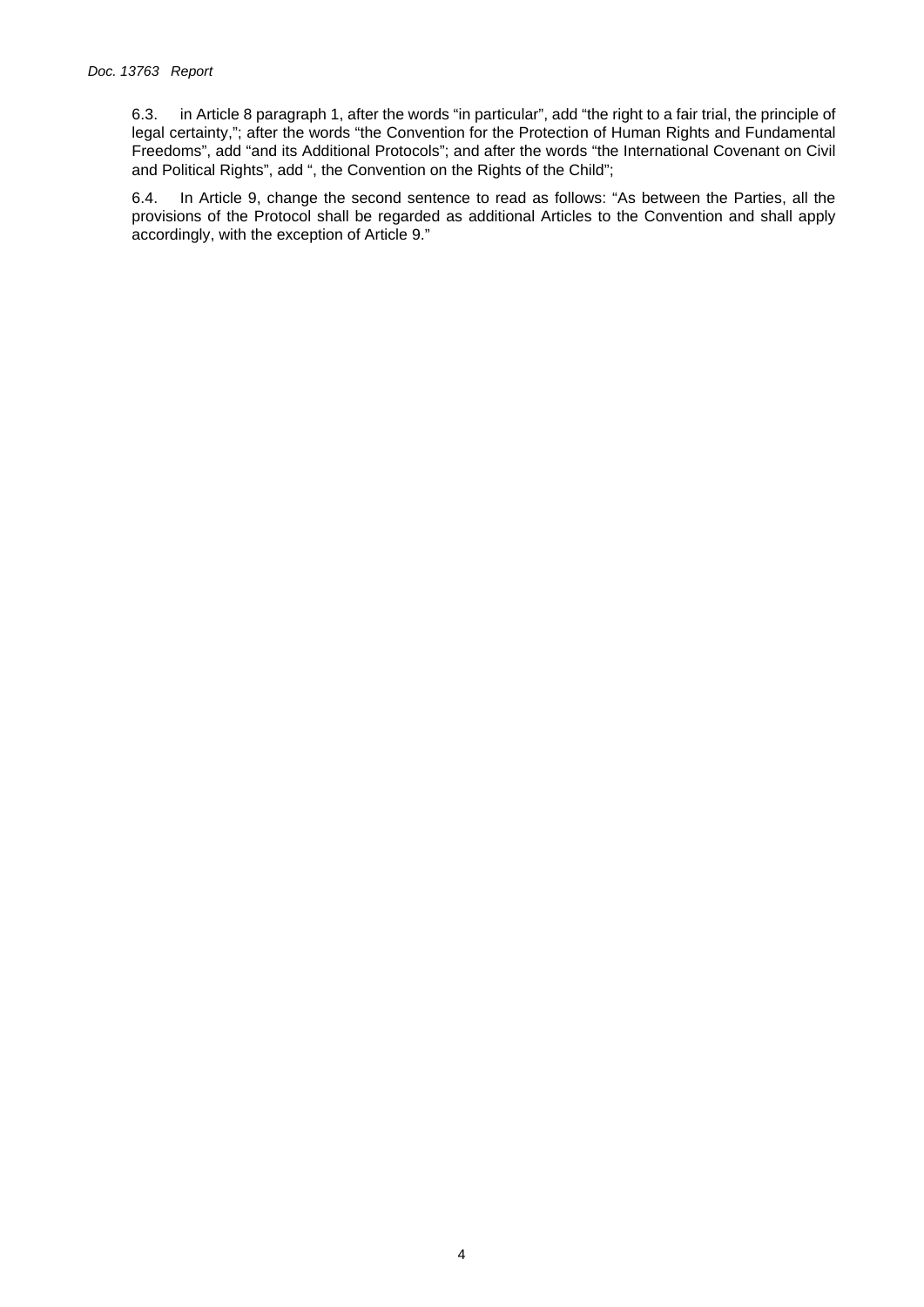## <span id="page-4-0"></span>**B. Explanatory memorandum by Lord Tomlinson, rapporteur**

#### <span id="page-4-1"></span>**1. Procedure**

1. At its 1255th meeting on 15 April 2015, the Committee of Ministers (Ministers' Deputies) invited the Parliamentary Assembly to provide it with an opinion on the draft Additional Protocol to the Council of Europe Convention on the Prevention of Terrorism ("Draft Additional Protocol"), with the request that this be done during its part-session in April 2015; the Assembly decided to deal with this matter under the urgent procedure provided for in Rule 51 of its Rules of Procedure.

2. On 20 April 2015, the Assembly referred the request of the Committee of Ministers to the Committee on Legal Affairs and Human Rights.

3. At its meeting in Paris on 18 March 2015, the Committee on Legal Affairs and Human Rights appointed me as rapporteur, in anticipation of the decision taken on 20 April 2015.

#### <span id="page-4-2"></span>**2. The context**

4. As noted by Mr Jacques Legendre (France, EPP/CD), in his report on "Terrorist attacks in Paris: together for a democratic response",<sup>3</sup> nearly 5 000 young Europeans have gone to fight in Syria and in Iraq (for the Islamic State of Iraq and the Levant, ISIL) and many of them are coming back to Europe having acquired fighting skills. As they pose a considerable security threat within Europe, proposals have been made within some member States to deprive them of their European passports, should they have another nationality.<sup>4</sup>

5. On 24 September 2014, the United Nations Security Council adopted its Resolution 2178 (2014) on threats to international peace and security caused by terrorist acts. It is aimed, in particular, at preventing and curbing the flow of "foreign terrorist fighters" and obliges States Parties to criminalise certain conducts which might be related to the commission of terrorist offences, such as travelling abroad for the purpose of committing a terrorist crime. As stated by the United Nations High Commissioner for Human Rights, some of the measures taken by States on the basis of this resolution might be very problematic from the point of view of international human rights law.<sup>5</sup>

6. The issue of radicalisation of foreign terrorist fighters was examined at the 27th meeting of the Council of Europe's Committee of Experts on Terrorism (CODEXTER) in November 2014. At the said meeting, CODEXTER proposed the setting up of a committee that would draft an Additional Protocol to the Council of Europe Convention on the Prevention of Terrorism (CETS No. 196), to address the recommendations contained in United Nations Security Council Resolution 2178 (2014). On 22 January 2015, the Committee of Ministers adopted the terms of reference for the Committee on Foreign Terrorist Fighters and Related Issues (COD-CTE).<sup>6</sup> Having held three meetings between February and March 2015, the COD-CTE submitted the Draft Additional Protocol to CODEXTER, which examined and adopted it at its meeting from 8 to10 April 2015. On 10 April 2015, CODEXTER submitted the text to the Committee of Ministers.

7. The COD-CTE was established shortly after the terrorist attacks in Paris on 7, 8 and 9 January 2015. In his speech before the Assembly on 29 January 2015, the Secretary General of the Council of Europe called for a decisive, international response to the threat of terrorism, leaving no gaps or "legal loopholes for terrorists to exploit". In its [Resolution 2031 \(2015\)](http://assembly.coe.int/ASP/Doc/XrefViewHTML.asp?FileId=21521&Language=en) "Terrorist attacks in Paris: together for a democratic response", adopted on 28 January 2015, the Assembly called on member States to "ensure that a fair balance be struck between defending freedom and security while avoiding the violation of those very rights" and welcomed and fully supported the preparation of an additional protocol on "foreign terrorist fighters" to the Convention on the Prevention of Terrorism.<sup>7</sup> At the time when the COD-CTE was preparing the Draft Additional Protocol, Amnesty

<sup>3.</sup> [Doc. 13684](http://assembly.coe.int/ASP/Doc/XrefViewHTML.asp?FileId=21444&Language=en) of 24 January 2015, paragraphs 31 and 32. See also [Resolution 2016 \(2014\)](http://assembly.coe.int/ASP/Doc/XrefViewHTML.asp?FileId=21279&Language=en) "Threats against humanity posed by the terrorist group known as 'IS': violence against Christians and other religious or ethnic communities", adopted on 2 October 2014.

<sup>4.</sup> The Committee on Political Affairs and Democracy is currently preparing a report on foreign fighters in Syria (rapporteur: Mr Dirk van der Maelen, Belgium, Socialist Group).

<sup>5.</sup> Report of the United Nations High Commissioner for Human Rights on the protection of human rights and fundamental freedoms while countering terrorism, 19 December 2014, A/HRC/28/28, see in particular paragraphs 49 and 50.

<sup>6.</sup> CM(2015)19 final, 22 January 2015.

<sup>7.</sup> Paragraphs 14.1 and 15.2.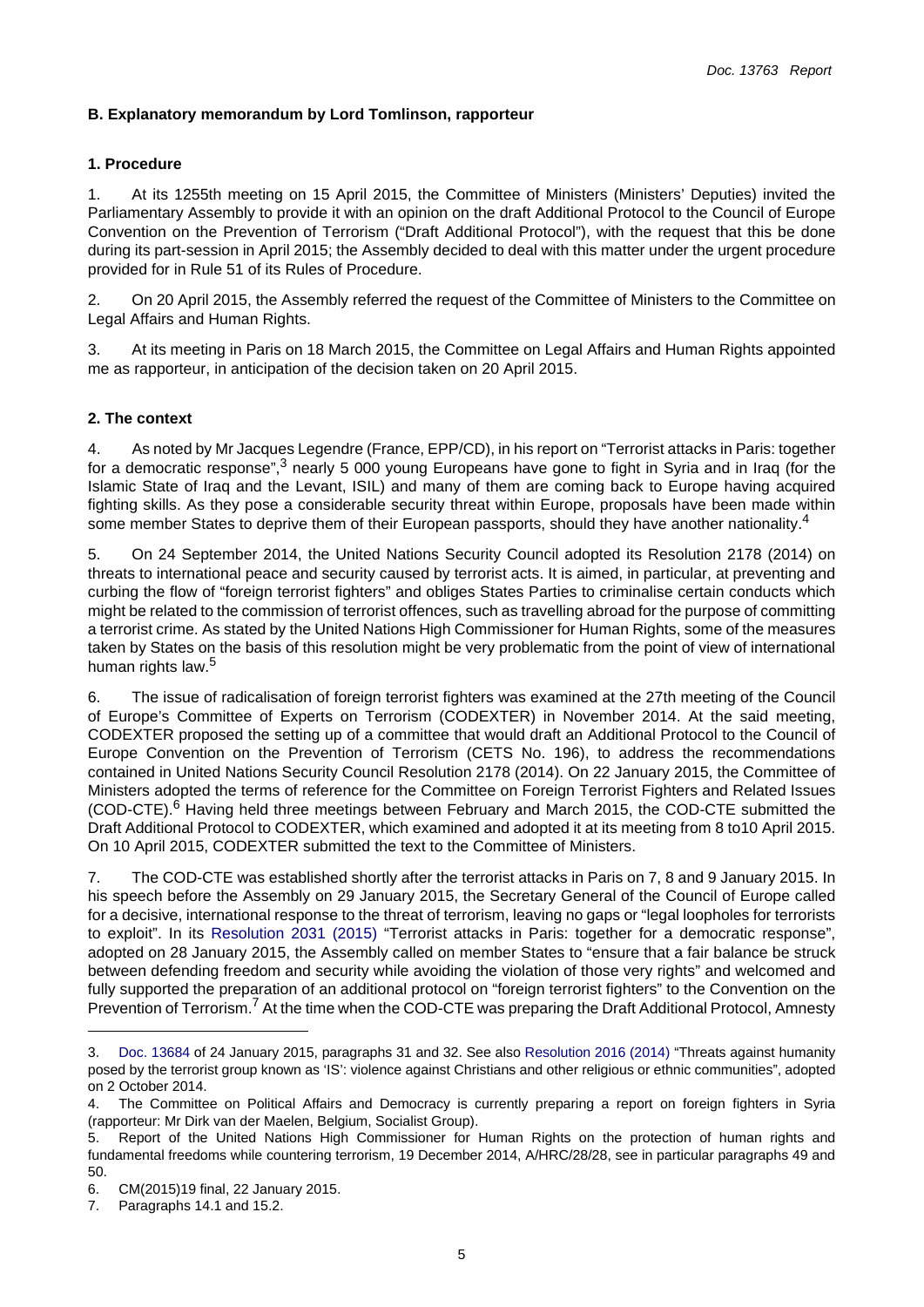International, the International Commission of Jurists<sup>8</sup> and Open Society Justice Initiative<sup>9</sup> made a number of submissions complaining about the lack of transparency of the COD-CTE's work, criticising the hastiness of the whole process and the significant implications the drafting of such a text may have for the protection of human rights. Some commentators, such as Martin Scheinin, the former United Nations special rapporteur on human rights and counter-terrorism (2005-2011), expressed a number of concerns as to the usefulness and the legal precision of the Draft Additional Protocol.<sup>10</sup> Moreover, in his statement of 23 March 2015,<sup>11</sup> the Council of Europe Commissioner for Human Rights recalled that restricting human rights in order to combat terrorism is "a serious mistake and an ineffective measure which can even help terrorists' cause" and urged decision-makers "to take the greatest care when drafting and adopting new anti-terrorist measures".

8. On several occasions, the Committee on Legal Affairs and Human Rights has condemned all forms of terrorism. In its reports, it has always insisted that the latter must be combated effectively by means that fully respect human rights and the rule of law.<sup>12</sup> I was myself rapporteur on "Human rights and the fight against terrorism" a couple of years ago.<sup>13</sup> On the basis of my report, in which I examined the impact of counterterrorism measures on human rights and presented an overview of Council of Europe applicable standards in this context, the Assembly adopted Resolution 1840 (2011) on 6 October 2011. The Assembly stressed therein, *inter alia*, that there is no need for a "trade-off" between human rights and effective counter-terrorist action" (paragraph 2).

#### <span id="page-5-0"></span>**3. Comments on the Draft Additional Protocol to the Council of Europe Convention on the Prevention of Terrorism**

### *3.1. General comments*

<span id="page-5-1"></span>9. The Draft Additional Protocol aims at supplementing the Council of Europe Convention on the Prevention of Terrorism ("the convention"). It would add provisions on the criminalisation of certain acts which are related to terrorist offences: participating in an association or group for the purpose of terrorism (Article 2), receiving training for terrorism (Article 3), travelling abroad for the purpose of terrorism (Article 4), funding travelling abroad for the purpose of terrorism (Article 5) and organising or otherwise facilitating travelling abroad for the purpose of terrorism (Article 6). The Draft Additional Protocol also contains a provision on the exchange of information between States Parties and the setting of up a contact point available on a 24-hour, seven-daysa-week basis (Article 7). It will be open to all signatories of the convention, including States which are not members of the Council of Europe, and will enter into force three months after the deposit of the sixth instrument of ratification, acceptance or approval, including at least four member States of the Council of Europe (Article 10, paragraphs 1-2).

10. In their submissions concerning the Draft Additional Protocol, Amnesty International and the International Commission of Jurists<sup>14</sup> focused on two important points: the broad scope of the application of offences defined in the Draft Additional Protocol and the unclear relationship between the convention and the Draft Additional Protocol. As regards the first issue, it is true that the offences defined in Articles 2-6 of the Draft Additional Protocol refer to "terrorist offences". While there is no commonly agreed definition of "terrorism" or "terrorist offence" in public international law,15 according to Article 1.1 of the convention, a "terrorist offence" means any of the offences defined in one of treaties listed in its Appendix (such as the Convention for the Suppression of Unlawful Seizure of Aircraft, signed at the Hague on 16 December 1970 or the International Convention Against the Taking of Hostages, adopted in New York on 17 December 1973). In fact, most of these conventions do not apply to armed conflicts and are therefore irrelevant in the context of the ongoing armed conflicts in Syria and Iraq and the phenomenon of foreign fighters.<sup>16</sup> Moreover, conduct that is normally characterised as an act of terrorism in peacetime would also be prohibited as a war crime under international

16. See article by M. Scheinin, supra note 10.

<sup>8.</sup> [www.icj.org/council-of-europe-icj-and-ai-third-submission-on-draft-foreign-fighters-protocol/.](http://www.icj.org/council-of-europe-icj-and-ai-third-submission-on-draft-foreign-fighters-protocol/)

<sup>9.</sup> Comments on the Draft Additional Protocol to the Council of Europe Convention on the Prevention of Terrorism of 24 March 2015, text on file with the Secretariat.

<sup>10.</sup> See article by M. Scheinin, [Council of Europe Draft Protocol on Foreign Terrorist Fighters is Fundamentally Flawed](http://justsecurity.org/21207/council-europe-draft-protocol-foreign-terrorist-fighters-fundamentally-flawed/), 18 March 2015.

<sup>11.</sup> [The Commissioner is concerned about the new anti-terrorism measures.](http://www.coe.int/en/web/commissioner/-/le-commissaire-s-inquiete-des-nouvelles-mesures-antiterrorisme)

<sup>12.</sup> For a list of reports on this subject, see AS/Jur/Inf (2015) 01 of 9 January 2015.

<sup>13.</sup> [Doc. 12712](http://assembly.coe.int/ASP/Doc/XrefViewHTML.asp?FileId=13156&Language=en) of 16 September 2011.

<sup>14.</sup> See, in particular, their [submission to CODEXTER of 7 April 2015](http://icj.wpengine.netdna-cdn.com/wp-content/uploads/2015/03/CouncilofEurope-Letter-ForeignFighters-Advocacy-Legal-Submission-2015-ENG.pdf).

<sup>15.</sup> See also paragraph 19 of the draft explanatory report to the Additional Protocol.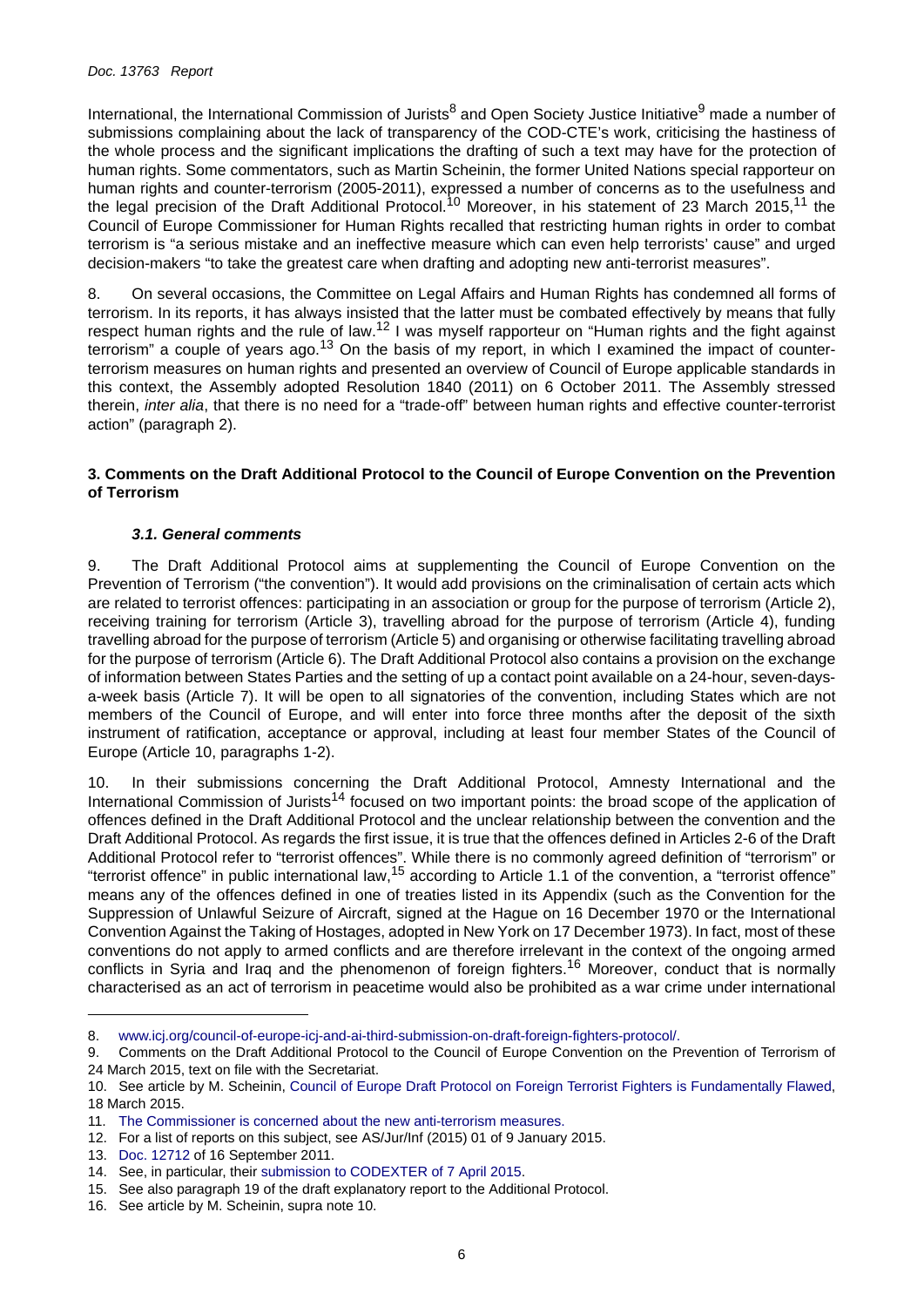humanitarian law. This raises additional doubts as to the usefulness of an Additional Protocol to Convention No. 196. As noted by M. Scheinin,<sup>17</sup> as regards persons travelling from Europe to conflict zones, such as Syria or Iraq, the provisions of the Draft Additional Protocol would be inapplicable; and even if they were applicable in principle to such persons when they return to their own (European) countries, their application in practice would be very difficult, as the prosecution would need to prove their intent to commit terrorist offences upon return.

11. Without prejudging the usefulness of the Draft Additional Protocol and the likelihood of its future application, I am convinced that there is a need for more clarity about the scope of terrorist offences and the application of international humanitarian law, which are already dealt with by the provisions of the convention itself (respectively in Articles 1 and 26, paragraphs 4 and 5). The relationship between the Draft Additional Protocol and Convention No. 196 would be regulated by Article 9 of the Draft Additional Protocol: "the words and expressions used in this Protocol shall be interpreted within the meaning of the convention. As between the Parties, all the provisions of the convention shall apply accordingly, with the exception of Article 9" (Article 9 of the convention refers to ancillary offences and since Articles 2 to 6 of the Draft Additional Protocol criminalise some of them, its application has been excluded). It is very important to stress that Convention No. 196 applies, as this would clarify the relationship between its application and that of international humanitarian law (see Article 26.5 of the convention, which excludes its application to the activities of armed forces in an armed conflict) and the meaning of "terrorist offence", which is defined in Article 1 of the convention.

12. I would therefore like to propose that the second sentence of Article 9 of the Draft Additional Protocol be rephrased as follows: "As between the Parties, all the provisions of the Protocol *shall be regarded as additional Articles to the Convention* and shall apply accordingly, with the exception of Article 9." (See, for example, the additional protocols to the European Convention on Human Rights (ETS No. 5), in which similar formulations have been used.)

# *3.2. Specific comments*

<span id="page-6-0"></span>13. The acts criminalised in the Draft Additional Protocol are mainly of a preparatory nature in relation to terrorist acts (for example, travelling abroad for the purpose of terrorism). Moreover, it is also proposed to criminalise any attempt to travel abroad for the purpose of terrorism (Article 4.3), as required by United Nations Security Council Resolution 2178 (2014). In its submissions, Amnesty International and the International Commission of Jurists complained about the lack of a sufficiently direct (causal or proximate) link with the principal criminal act (which is a terrorist offence). They also complained about the lack of the requirement of a clear and unequivocal intent to commit all elements of a crime.

14. The draft explanatory report to the Draft Additional Protocol specifies that "[t]he obligation to adopt, where necessary, criminal offences for certain conduct does not require the Parties to establish self-standing offences to the extent that under the relevant legal system these acts may be considered as preparatory acts to the commission of terrorist offences or are criminalised under other provisions, including those related to attempt" (paragraph 21). As regards Article 4.3, "[t]he offence of attempt must be established not only under but also in accordance with the domestic law of a Party. Parties may choose to criminalise the attempt to travel under existing provisions as a preparatory act or an attempt to the main terrorist offence" (paragraph 53). As regards the issue of intent, the offences defined in Articles 2 to 6 of the Draft Additional Protocol must be committed "intentionally" and they require a further subjective element – either a terrorist purpose (Articles 2 to 4) or knowledge about the terrorist purpose (Articles 5 and 6). Although I fully understand the concerns of nongovernmental organisations (NGOs) as regards legal certainty in relation to new criminal offences, much will depend on how States Parties implement the Protocol. In view of the variety of national criminal legislations, some provisions of the Draft Additional Protocol might not necessarily require the introduction of new offences into States' criminal codes, if the latter adequately criminalise the preparation of a criminal offence or an attempt to commit it. Practice will also show the problems that the prosecution authorities might encounter in trying to prove the existence of the intent to commit the offences defined in the Draft Additional Protocol.